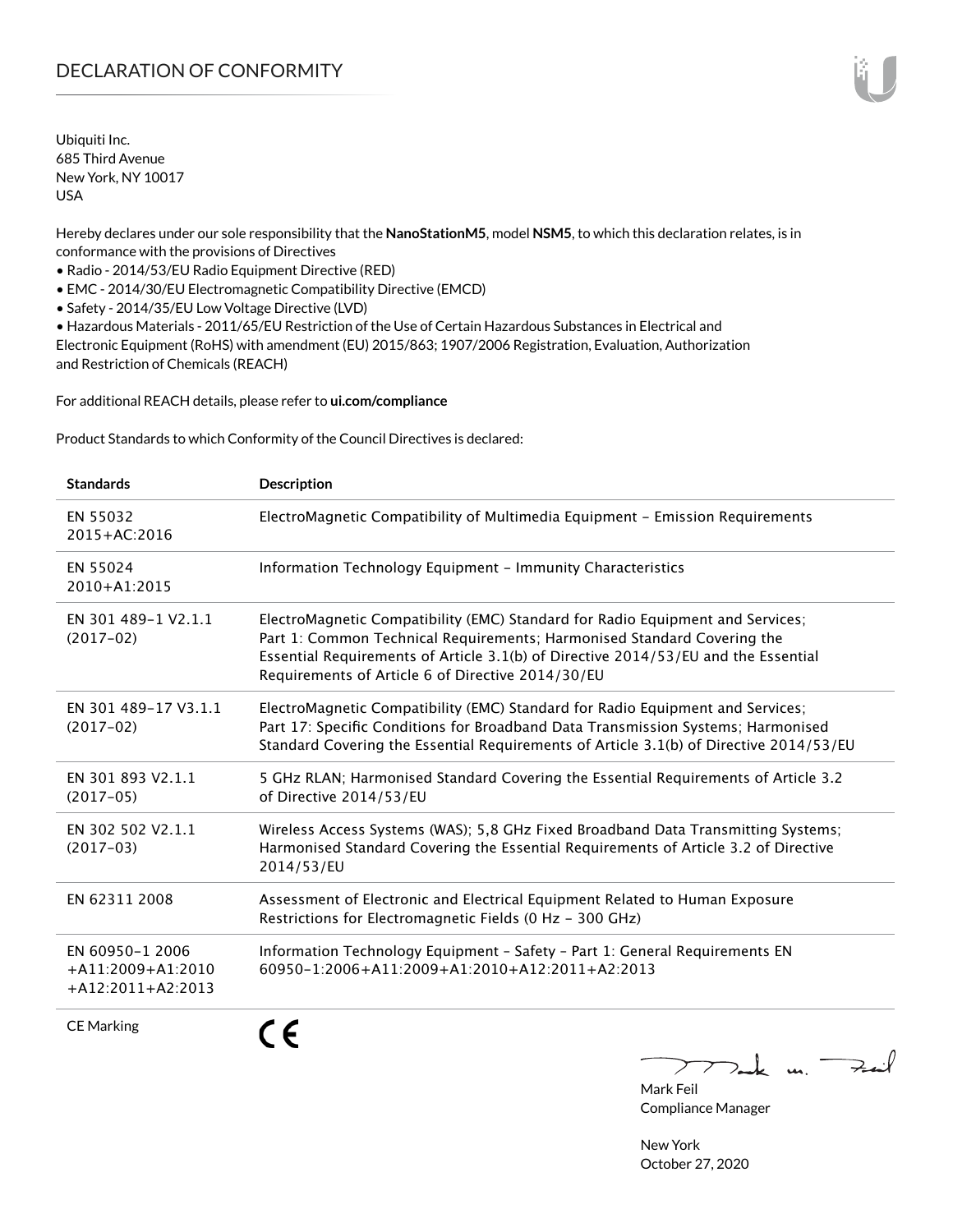# **NSM5**

### **български** [Bulgarian]

С настоящото Ubiquiti декларира, че това устройство NSM5 е в съответствие със съществените изисквания и други приложими разпоредби на Директиви 2014/53/ EC, 2014/30/ЕС, 2014/35/ЕС.

# **Hrvatski** [Croatian]

Ubiquiti ovim putem izjavljuje da je ovaj uređaj NSM5 sukladan osnovnim zahtjevima i ostalim bitnim odredbama Direktiva 2014/53/EU, 2014/30/EU, 2014/35/EU.

# **Čeština** [Czech]

Ubiquiti tímto prohlašuje, že toto NSM5 zařízení, je ve shodě se základními požadavky a dalšími příslušnými ustanoveními směrnic 2014/53/EU, 2014/30/EU, 2014/35/EU.

# **Dansk** [Danish]

Hermed, Ubiquiti, erklærer at denne NSM5 enhed, er i overensstemmelse med de væsentlige krav og øvrige relevante krav i direktiver 2014/53/EU, 2014/30/EU, 2014/35/EU.

# **Nederlands** [Dutch]

Hierbij verklaart Ubiquiti, dat deze NSM5 apparaat, in overeenstemming is met de essentiële eisen en de andere relevante bepalingen van richtlijnen 2014/53/EU, 2014/30/EU, 2014/35/EU.

# **English**

Hereby, Ubiquiti, declares that this NSM5 device, is in compliance with the essential requirements and other relevant provisions of Directives 2014/53/EU, 2014/30/EU, 2014/35/EU.

# **Eesti keel** [Estonian]

Käesolevaga Ubiquiti kinnitab, et antud NSM5 seade, on vastavus olulistele nõuetele ja teistele asjakohastele sätetele direktiivide 2014/53/EL, 2014/30/EL, 2014/35/EL.

# **Suomi** [Finnish]

Täten Ubiquiti vakuuttaa, että tämä NSM5 laite, on yhdenmukainen olennaisten vaatimusten ja muiden sitä koskevien direktiivien 2014/53/EU, 2014/30/EU, 2014/35/EU.

# **Français** [French]

Par la présente Ubiquiti déclare que l'appareil NSM5, est conforme aux exigences essentielles et aux autres dispositions pertinentes des directives 2014/53/UE, 2014/30/UE, 2014/35/UE.

# **Deutsch** [German]

Hiermit erklärt Ubiquiti, dass sich dieses NSM5 Gerät, in Übereinstimmung mit den grundlegenden Anforderungen und den anderen relevanten Vorschriften der Richtlinien 2014/53/EU, 2014/30/EU, 2014/35/EU befindet.

# **Ελληνικά** [Greek]

Δια του παρόντος, Ubiquiti, δηλώνει ότι αυτή η συσκευή NSM5, είναι σε συμμόρφωση με τις βασικές απαιτήσεις και τις λοιπές σχετικές διατάξεις των οδηγιών 2014/53/ EE, 2014/30/EE, 2014/35/EE.

# **Magyar** [Hungarian]

Ezennel Ubiquiti kijelenti, hogy ez a NSM5 készülék megfelel az alapvető követelményeknek és más vonatkozó 2014/53/EU, 2014/30/EU, 2014/35/EU irányelvek rendelkezéseit.

# **Íslenska** [Icelandic]

Hér, Ubiquiti, því yfir að þetta NSM5 tæki er í samræmi við grunnkröfur og önnur viðeigandi ákvæði tilskipana 2014/53/ESB, 2014/30/ESB, 2014/35/ESB.

## **Italiano** [Italian]

Con la presente, Ubiquiti, dichiara che questo dispositivo NSM5, è conforme ai requisiti essenziali ed alle altre disposizioni pertinenti delle direttive 2014/53/UE, 2014/30/UE, 2014/35/UE.

## **Latviešu valoda** [Latvian]

Ar šo, Ubiquiti, deklarē, ka NSM5 ierīce, ir saskaņā ar būtiskajām prasībām un citiem attiecīgiem noteikumiem Direktīvās 2014/53/ES, 2014/30/ES, 2014/35/ES.

# **Lietuvių kalba** [Lithuanian]

Ubiquiti deklaruoja, kad šis NSM5 įrenginys atitinka esminius reikalavimus ir kitas 2014/53/ES, 2014/30/ES, 2014/35/ES Direktyvų nuostatas.

#### **Malti** [Maltese]

Hawnhekk, Ubiquiti, tiddikjara li dan il-mezz NSM5 huwa konformi mar-rekwiżiti essenzjali u dispożizzjonijiet rilevanti oħrajn ta 'Direttivi 2014/53/UE, 2014/30/UE, 2014/35/UE.

#### **Norsk** [Norwegian]

Herved Ubiquiti, erklærer at denne NSM5 enheten, er i samsvar med de grunnleggende kravene og andre relevante bestemmelser i direktivene 2014/53/EU, 2014/30/EU, 2014/35/EU.

#### **Polski** [Polish]

Niniejszym, Ubiquiti, oświadcza, że urządzenie NSM5, jest zgodny z zasadniczymi wymaganiami oraz pozostałymi stosownymi postanowieniami Dyrektyw 2014/53/UE, 2014/30/UE, 2014/35/UE.

# **Português** [Portuguese]

Ubiquiti declara que este dispositivo NSM5, está conforme com os requisitos essenciais e outras disposições das Directivas 2014/53/UE, 2014/30/UE, 2014/35/UE.